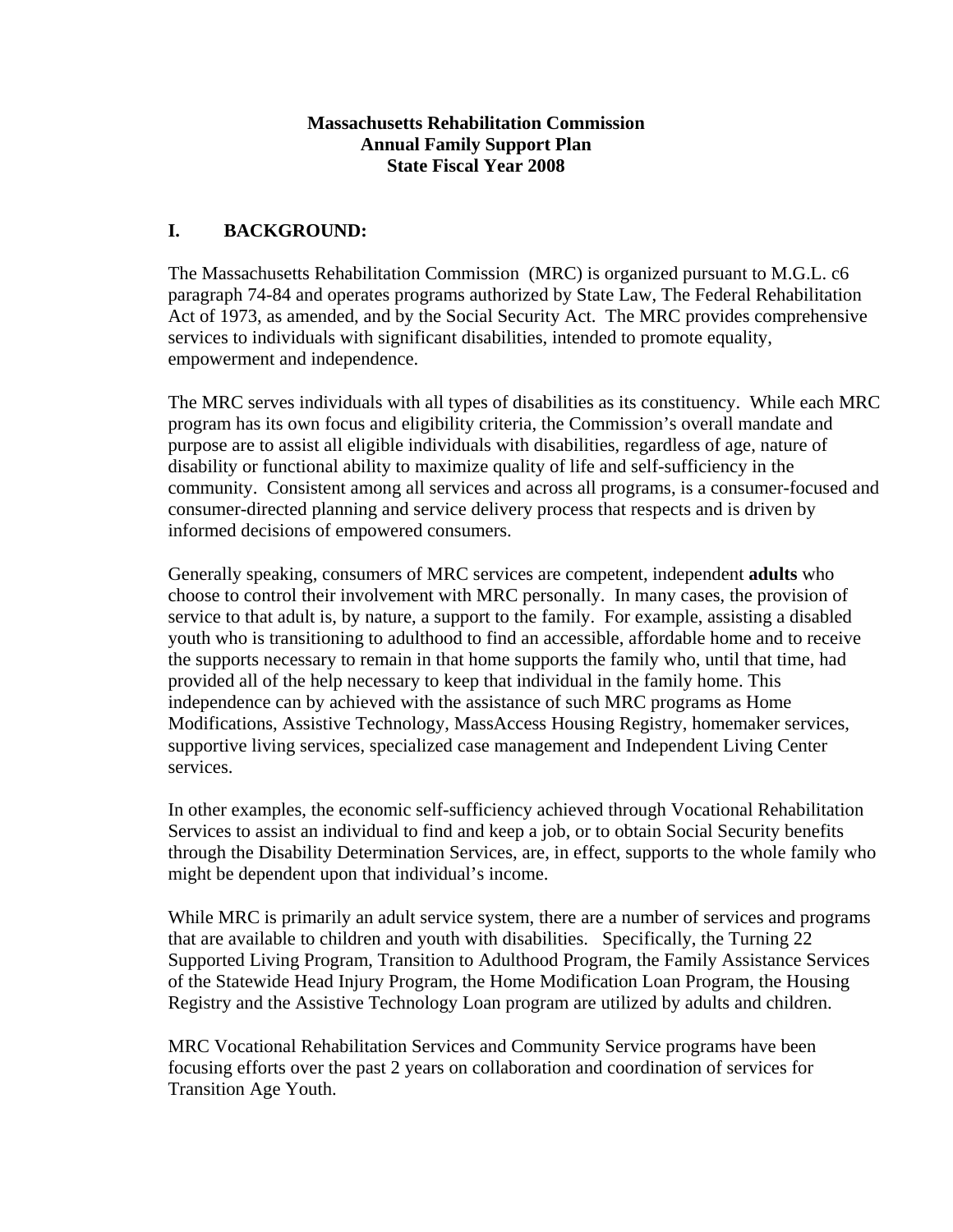# **II. SUBSTANTIAL CONSULTATION:**

Consumer Involvement continues to be an integral component of all aspects of MRC services and programs. This begins with involvement of the consumer and, when appropriate, his or her legal guardian in all aspects of development and implementation of an individual service plan, individual transition plan or individual plan for employment.

Through exploration of existing program and service options, to participation in the Statewide Rehabilitation Advisory Council, to connecting with Independent Living Centers, consumers direct the types of services they receive, provide advise and consultation to the administration in terms of how services might best be provided, and join their voices to advocate for new and/or different services to best meet their needs.

In FY'07, avenues for obtaining Substantial Consultation have included:

- A Needs Assessment revised by the Vocational Rehabilitation Division in conjunction with the Statewide Rehabilitation Council, in which over 300 responses were received,
- Individual Consumer Consultants involved in agency projects and activities such as development of publications including the Consumer Voice, the MRC Annual Report and the HCAP Resource Newsletter,
- Regional Transition Teams, comprised of consumers, families, family organizations, educators and MRC staff, to continue to improve upon the rehabilitation process for youth transitioning from the Educational to the Adult Service system,
- Regular meetings of Advisory Boards, including the Statewide Head Injury Advisory Board, the Home Care Assistance Program Advisory Committee, the Statewide Rehabilitation Advisory Council and its regional and topic-based subcommittees,
- On-going Consumer Satisfaction Survey completion and review,
- Regular meetings of the Statewide Independent Living Council,

Moreover, many of the agencies with which MRC contracts are required to have advisory councils and other means of consumer input to ensure high quality, satisfactory services.

## **III. ACCOMPLISHMENTS IN FY'07:**

For Fiscal Year 2007, the MRC has continued its focus on streamlining agency transition activities and increasing outreach to youth and families. This goal was formulated in response to input received from youth and families in many of the various forums listed above. Families consistently reported the need for timely information about the adult service system, particularly as it differs from the special education system. The need for earlier referrals to adult service programs was another common theme that informed the work of the MRC and highlighted the importance of such an agency-wide Transition Initiative.

- 1. Family Empowerment and Substantial Consultation:
	- a) In FY '07, MRC's Transition Staff continued to provide outreach to youth and their families regarding MRC Services and the Transition process. Presentations by Transition Staff have included: Brockton Area ARC Transition Training, Yesodot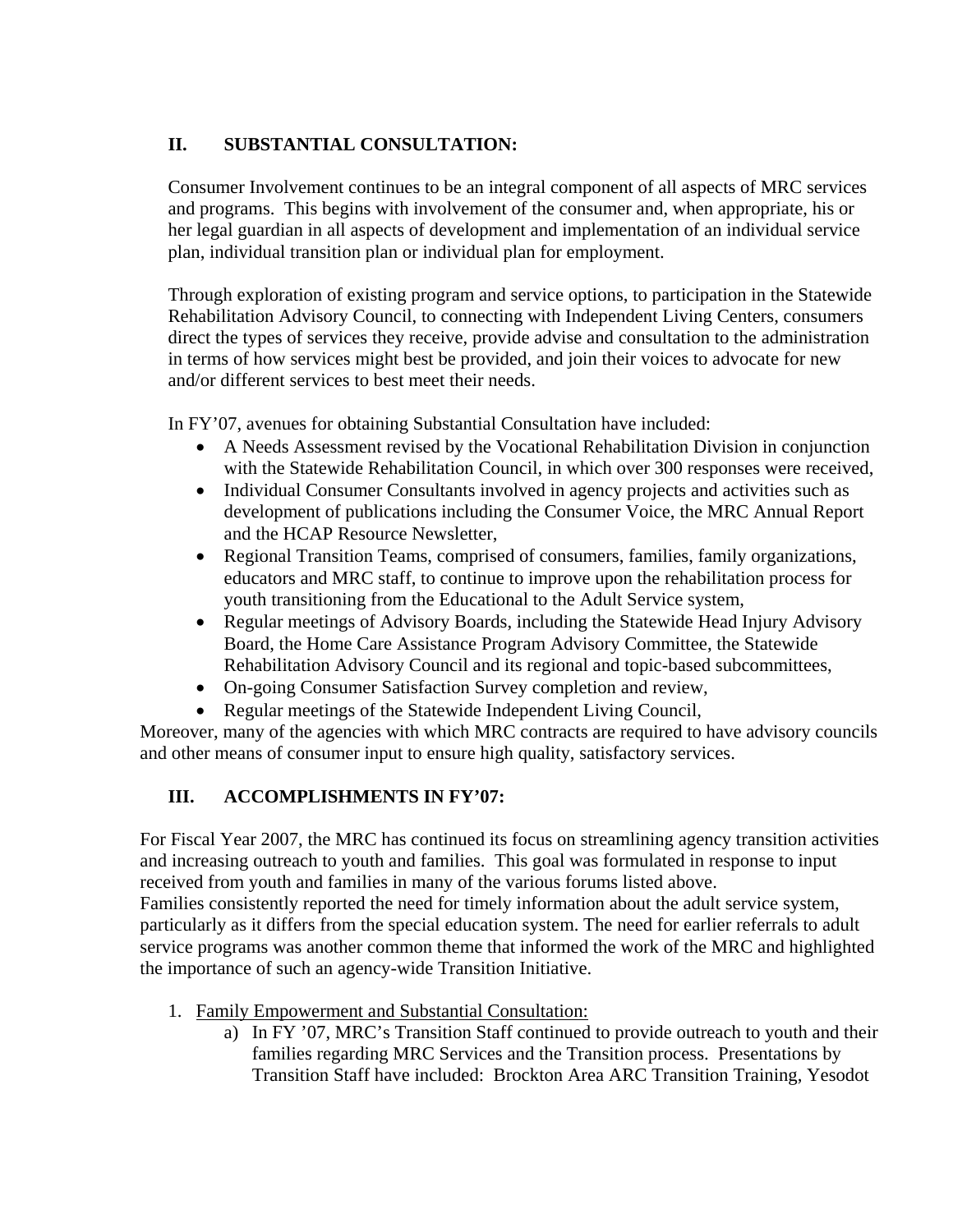Transition and Beyond Training, and Mass. Consortium for Children with Special Health Care Needs sponsored trainings in Springfield and Framingham.

- b) The Regional Transition Teams met regularly throughout the year. The goal of these teams is to provide support and technical assistance to young adults, families, and professionals involved in the transition process, to facilitate linkages and collaboration among all those involved in transition at state, regional and local levels, and to build capacity to provide and access transition services.
- 2. Family Leadership:
	- a) The Statewide Head Injury Program (SHIP) continues to fund the Brain Injury Association of Massachusetts' I&R services, support group network and prevention programs. It also offers trainings to families and individuals on such topics of interest to families as substance abuse treatment, pharmacology and housing. The Massachusetts Acquired Brain Injury Advisory Board (MABIAB), which recommends policy, practices and funding for SHIP, is comprised of 64% families of, and consumers with acquired brain injury.
	- b) The Transition to Adulthood Program funds Independent Living Centers to run peer support and independent living planning and support services to disabled teens as they begin to prepare for adulthood.
	- c) Also in FY'07, MRC expanded its Statewide Mentorship program through a contract with Partners for Disabled Youth. This partnership matches disabled youth, between the ages of 14 and 18 years old, with disabled adults for the purpose of mentoring and empowering youth to make choices about the types of services to access to assist them in fulfilling their employment and independent living goals. The number of matches has almost doubled since this initiative began in FY'06.
	- d) Finally, as mentioned above, the MRC Transition Program was actively involved in providing essential information to youth and families at various conferences and workshops, some of which are listed above.

#### 3. Family Resources and Funding:

Besides the outreach work done by the MRC Transition Team, much work has been done internally to streamline the referral and service delivery process, and to better prepare MRC Staff to meet the unique needs of the younger disabled population that now seeks to access vocational rehabilitation services and community service supports.

In FY'07, the Transition Team conducted its first ever Intra-Agency Transition Conference. This conference was focused on educating staff about the issues surrounding transition to adulthood, enabling them to better meet the comprehensive needs of transitioning youth as well as on identifying and addressing obstacles to successful transition. Moreover, the ultimate goal of the conference, entitle "No School Left Behind" was to increase and improve relationships between vocational rehabilitation staff in area offices, with the school systems in their area to better facilitate smooth and timely referrals.

The work of the MRC Transition Team in educating families about available services and facilitating the referral process to the adult service system has had measurable results. The number of referrals to MRC of Transition Age Youth increased from approximately 700 in FY '06 to close to 1,600 in FY '07.